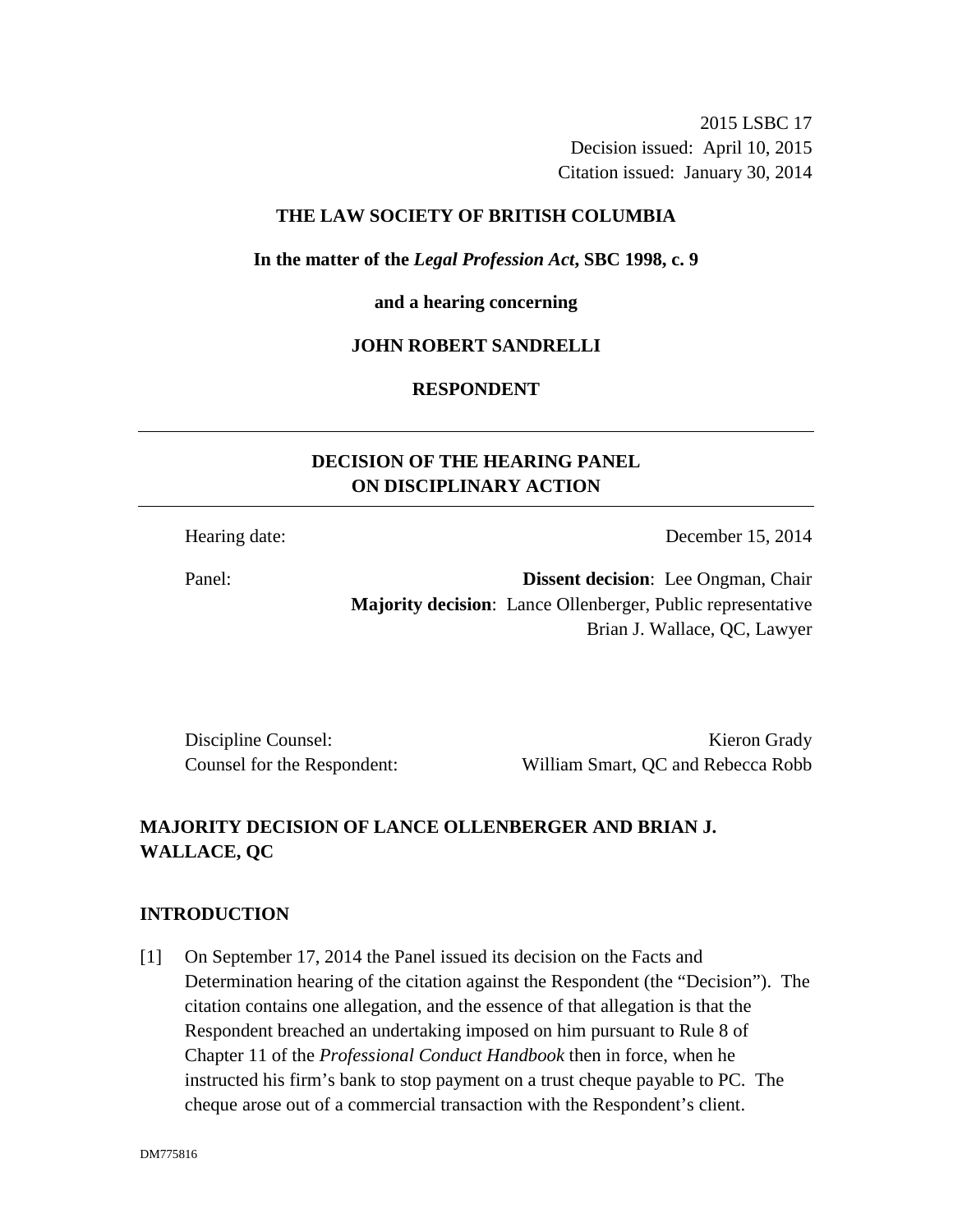[2] For clarity, Rule 8 reads as follows:

Except in the most unusual and unforeseen circumstances, which the lawyer must justify, a lawyer who withdraws or authorizes the withdrawal of funds from a trust account by cheque undertakes that the cheque

- (a) will be paid, and
- (b) is capable of being certified if presented for that purpose.
- [3] The specific undertaking under consideration at the disciplinary action phase of the hearing is that, by authorizing the withdrawal of funds from a trust account by cheque, the Respondent undertakes that the cheque: (a) will be paid. There was no case cited to us where a lawyer had unilaterally stopped payment on a trust cheque.
- [4] In the Decision, we found that, "It is fundamental to legal ethics that the public can rely on a lawyer's undertaking," a principle that applies to trust cheques. We concluded that, "by stopping payment on the trust cheque without sufficient reason, the Respondent committed professional misconduct."
- [5] The Law Society seeks a sanction of a fine of \$3,500 and costs of \$17,480, both payable by April 30, 2015. The Respondent submits that a reprimand and costs of \$8,000 is the appropriate sanction. He accepts the proposed date of April 30, 2015 for payment of costs.

### **DETERMINATION OF THE APPROPRIATE SANCTION**

[6] We accept that the primary purpose of disciplinary proceedings is set out in the following decisions: *Law Society of BC v. Hordal*, 2004 LSBC 36 at para. 51; *Law Society of BC v. Gellert*, 2014 LSBC 05 at para. 36; *Law Society of BC v. Hill*, 2011 LSBC 16. In *Hill*, the hearing panel commented at para. 3 that:

> It is neither our function nor our purpose to punish anyone. The primary object of proceedings such as these is to discharge the Law Society's statutory obligation, set out in section 3 of the *Legal Profession Act*, to uphold and protect the public interest in the administration of justice. Our task is to decide upon a sanction or sanctions that, in our opinion, is best calculated to protect the public, maintain high professional standards and preserve public confidence in the legal profession.

[7] This cannot be overstated and is reflected in the following oft-quoted passage from MacKenzie, *Lawyers and Ethics: Professional Regulation and Discipline* at p. 26: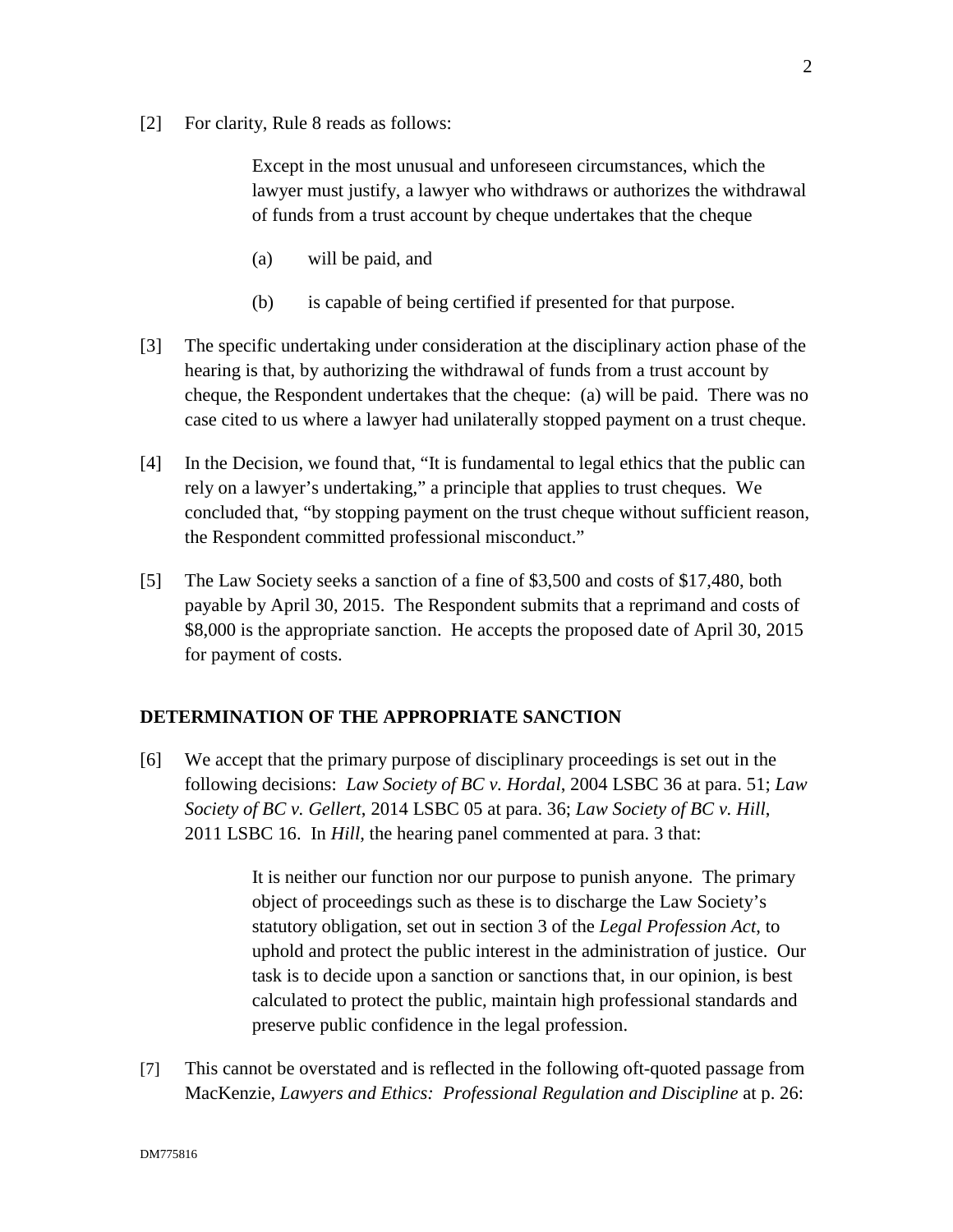The purpose of law society discipline proceedings are not to punish offenders and exact retribution, but rather to protect the public, maintain high professional standards, and preserve public confidence in the legal profession.

- [8] This leads us to the duty of the hearing panel after professional misconduct is either admitted or proven in light of these objectives.
- [9] Section 38(5) of the *Legal Profession Act* provides in part that after a hearing, the Panel must do one or more of the following: reprimand the respondent; impose a fine not exceeding \$50,000; impose practice conditions; or suspend or disbar the respondent.

# **GENERAL PRINCIPLES**

- [10] In *Law Society of BC v. Ogilvie*, [1999] LSBC 17, the Panel set out a nonexhaustive list of factors to be considered in determining the appropriate disciplinary action. It also looked at criminal law sentencing principles for guidance. This case is often cited and utilized in disciplinary cases in considering the applicable factors and weight to be assigned in the circumstances. We agree that the list of factors are worthy of consideration:
	- (a) The nature and gravity of the conduct proven;
	- (b) The age and experience of the respondent;
	- (c) The previous character of the respondent, including details of prior discipline;
	- (d) The impact upon the victim;
	- (e) The advantage gained, or to be gained, by the respondent;
	- (f) The number of times the offending conduct occurred;
	- (g) Whether the respondent has acknowledged the misconduct and taken steps to disclose and redress the wrong and the presence or absence of other mitigating circumstances;
	- (h) The possibility of remediating or rehabilitating the respondent;
	- (i) The impact on the respondent of criminal or other sanctions or penalties;
	- (j) The impact of the penalty on the respondent;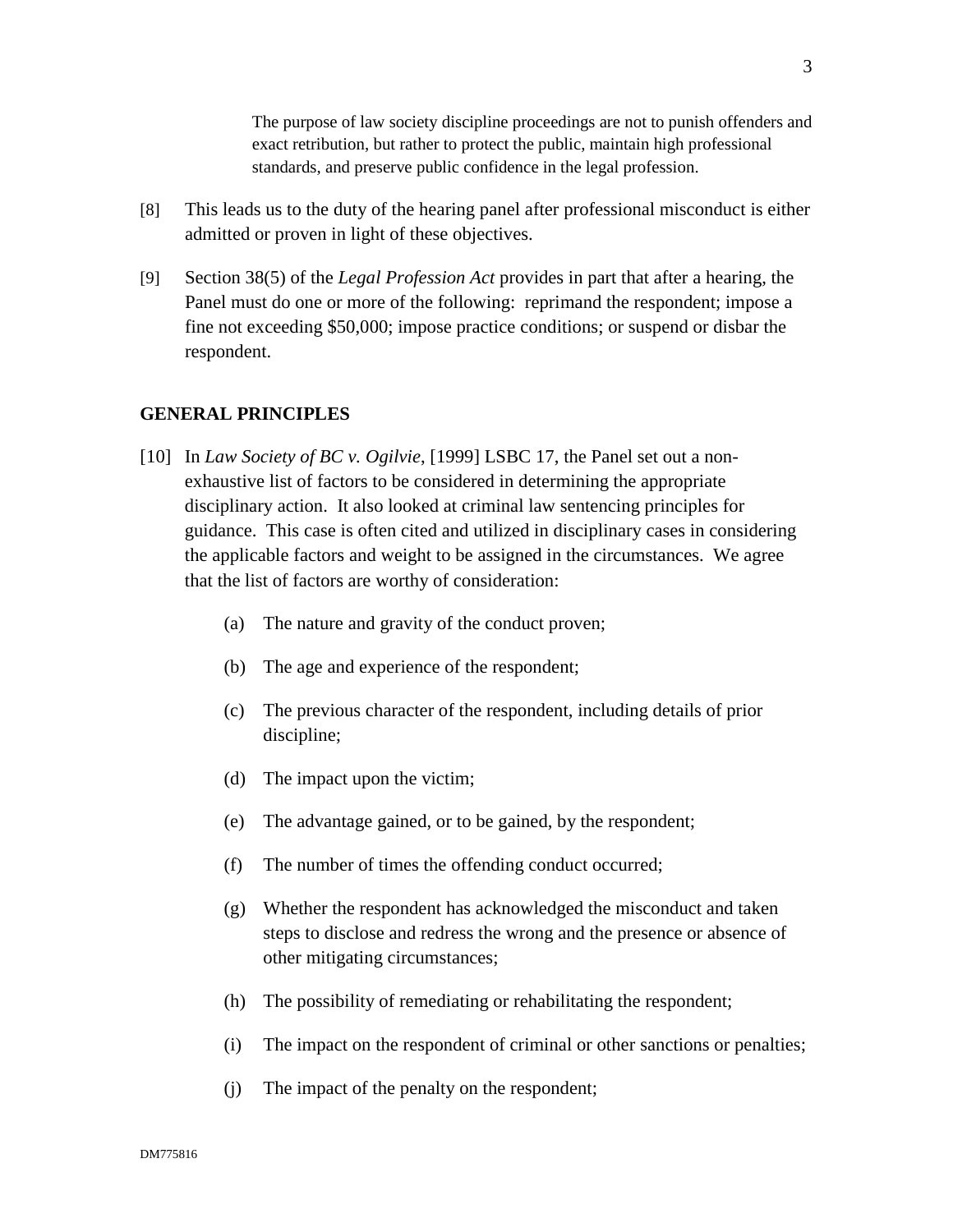- (k) The need for specific and general deterrence;
- (l) The need to ensure the public's confidence in the integrity of the profession; and
- (m) The range of penalties imposed in similar cases.

We will consider each of the factors from *Ogilvie*.

### **The nature and gravity of the conduct proven**

- [11] The nature and gravity of the misconduct is usually considered of special importance and has been described as a "principal benchmark against which to gauge how best to achieve the key objective of protecting the public and preserving confidence in the legal profession." (*Gellert*)
- [12] The inviolability of lawyers' undertakings is fundamental to protect members of the public relying on lawyers in the conduct of transactions. Lawyers honouring undertakings are essential to maintaining high professional standards, and preserving public confidence in the legal profession.
- [13] In *Hammond v. Law Society of British Columbia*, 2004 BCCA 560 at paragraphs 55 and 56, the Court of Appeal emphasized the primary importance of undertakings and the reflection on the integrity of the profession as a whole of a breach of an undertaking.
- [14] In *Law Society of BC v. Heringa*, 2004 BCCA 97 at paragraphs 10 and 11, the Court of Appeal approved the discipline panel's characterization of undertakings as "the most solemn promises," that they "must be accorded the most urgent and diligent attention possible in all the circumstances," and that "serious and diligent efforts to meet all undertakings will be an essential ingredient in maintaining the public credibility and trust in lawyers."
- [15] As a result, we find that the penalty must reflect the serious nature and gravity of the Respondent's breach of undertaking by stopping payment of a trust cheque.

### **Age and experience of the respondent**

[16] The Respondent submits that "his misconduct ... involved an exercise of judgment in the context of a complex and lengthy insolvency proceeding. His decision to stop payment had to be made relatively quickly, [and] was precipitated by his client's instructions ... ."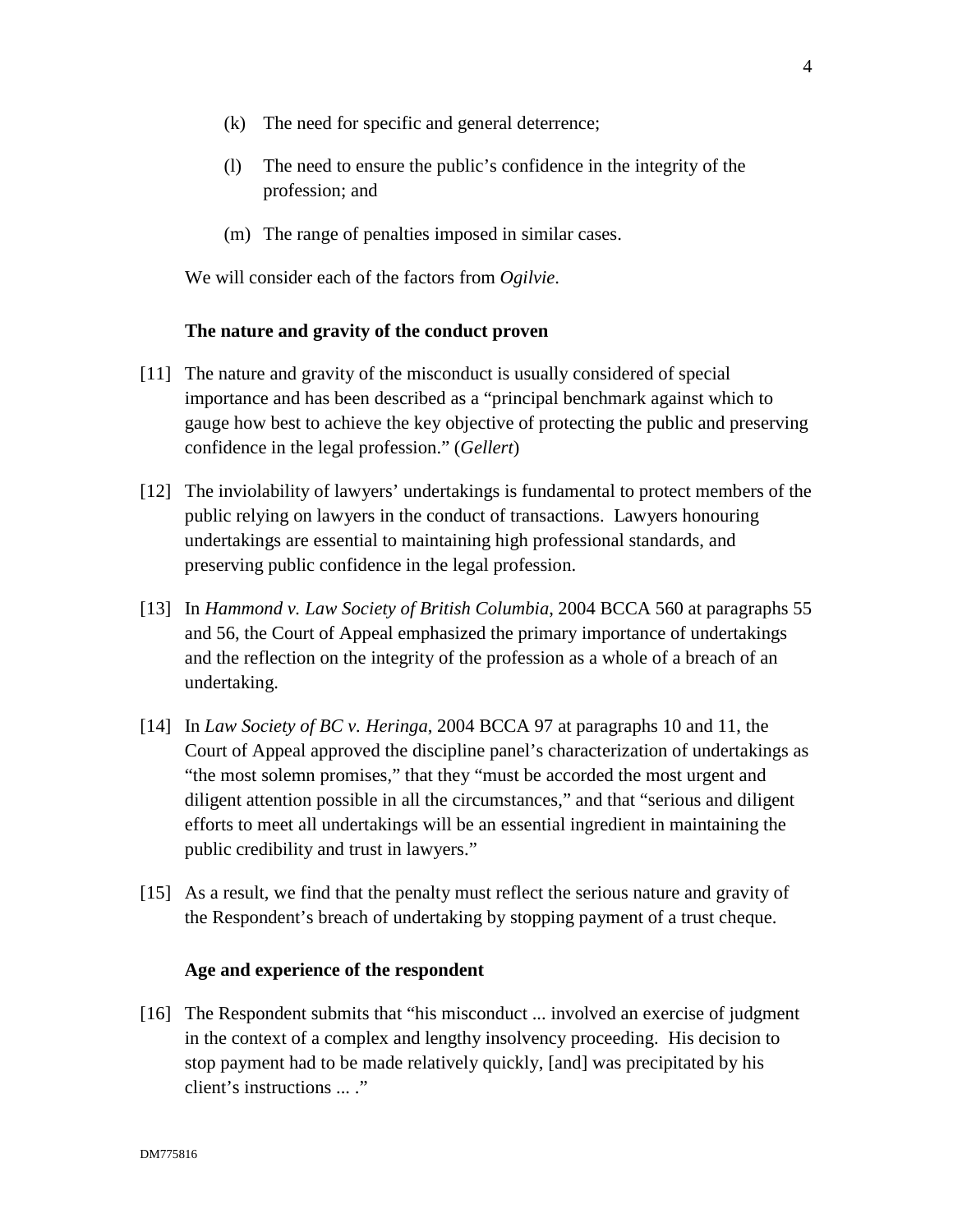[17] This submission is that a sanction that is relatively lower may be justified for misconduct in difficult circumstances. In our view, this submission may have merit where a respondent lacks maturity or experience. However, here the Respondent has extensive experience in this complex and high-pressure field, so that a relatively lower sanction is not justified.

### **The previous character of the respondent including details of prior discipline**

[18] The Respondent has no other discipline record, and he provided us with positive letters of character. The authors of the character references are aware of this citation and are supportive of the Respondent. They describe the Respondent's exemplary record of service to the community year after year. This service includes sitting on community boards, acting as a major fundraiser for the United Way, contributing many volunteer hours as a youth hockey coach, and speaking as a guest lecturer in the area of insolvency law. These facts reflect well on the Respondent, and we have given them positive consideration.

### **The impact upon the victim**

[19] The breach of undertaking deprived PC of \$90,000 when the bank advised her that a stop payment was placed on her cheque on October 26, 2012. The payment was not replaced immediately. It was replaced on November 30, 2012, more than a month later, in spite of the letters of November 6, 2012 and November 8, 2012 from PC's counsel requesting a replacement cheque. We consider that these events have had a serious impact on PC.

#### **The advantage gained, or to be gained, by the respondent**

[20] The Respondent's client gained the \$90,000 advantage by the Respondent's conduct, which was exploited by the Respondent who used it to try to negotiate better terms before providing a replacement cheque.

# **Whether the respondent has acknowledged the misconduct and taken steps to disclose and redress the wrong and the presence or absence of other mitigating circumstances**

[21] The Respondent did not acknowledge that stopping payment of the trust cheque was misconduct. He only provided PC with a new cheque after unsuccessfully trying to negotiate an advantage for his client from PC. We believe this shows that the Respondent knew stopping payment on the cheque was unprofessional, but wrongly allowed himself to be persuaded that there may be an argument that it was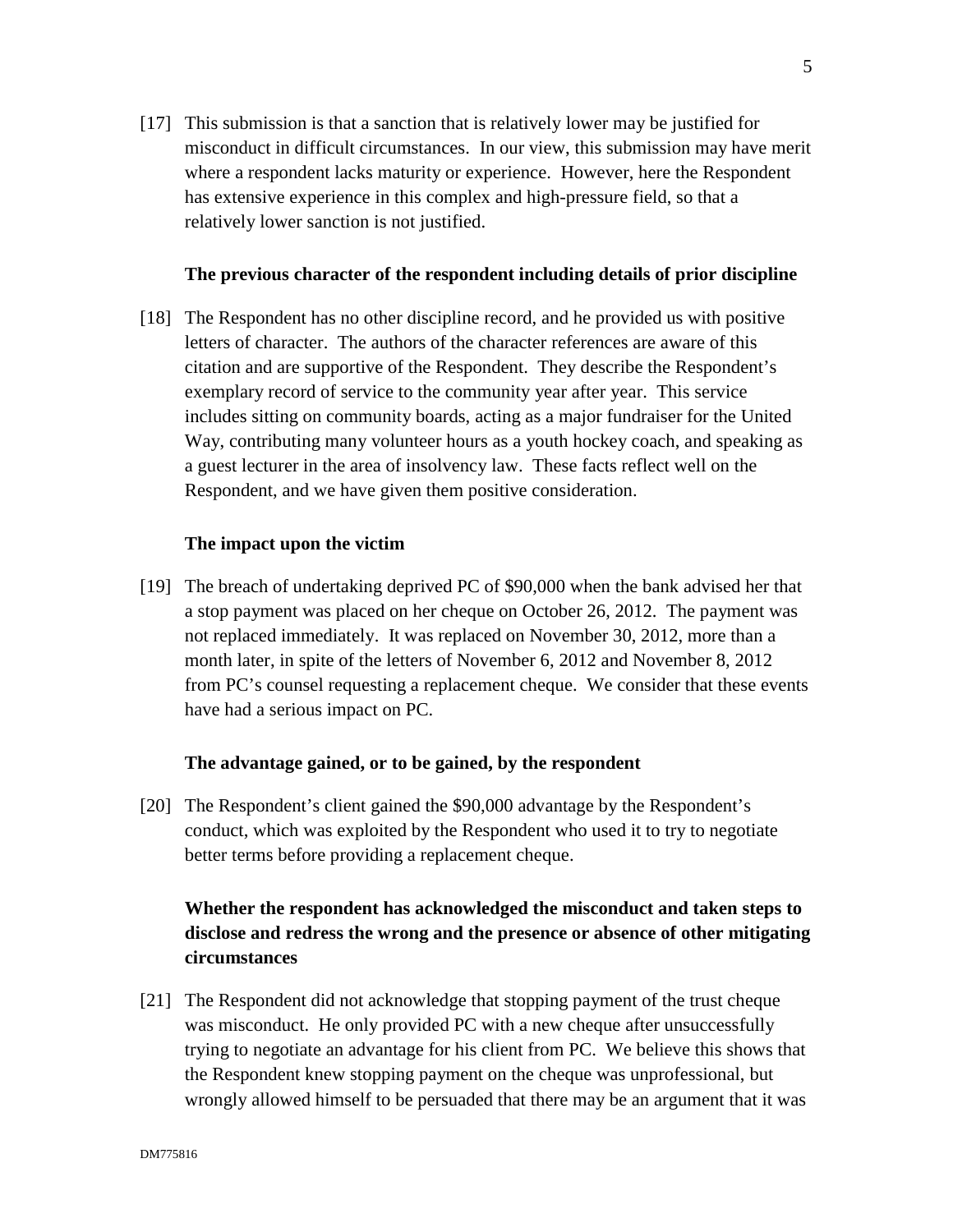not. This evidence shows that the Respondent did not accept the gravity of the professional misconduct.

### **The possibility of remediating or rehabilitating the respondent**

[22] In our view, the Decision itself, stating that the Respondent committed professional misconduct, is sufficient to make it most unlikely that the Respondent will reoffend. We do not consider rehabilitation or remediation measures are needed to prevent the Respondent from repeating the behaviour.

### **The number of times the offending conduct occurred**

[23] We are not aware of any other occasion on which the Respondent has stopped payment on a trust cheque. In fact, on three previous occasions, his client had asked him to stop payment on this trust cheque, and each time he concluded he could not stop payment on a trust cheque, and he so advised his client.

#### **The impact on the respondent of criminal or other sanctions or penalties**

[24] We are not aware of any criminal or other penalties against the Respondent.

## **The impact of the penalty on the respondent**

[25] We have received no evidence to suggest that the impact of any penalty would be greater or less on the Respondent because of his personal circumstances.

#### **The need for specific and general deterrence**

[26] We find that the penalty must be significant to provide general deterrence to make it clear to the profession that it is fundamental to legal ethics that the public must be able to rely on a lawyer's undertaking and specifically that a solicitor's trust cheque will be paid and can be certified if presented to a bank.

#### **The need to ensure the public's confidence in the integrity of the profession**

[27] In practising corporate and commercial law in British Columbia, solicitors exchange trust cheques for millions of dollars every day. Some of those transactions are relatively simple, some are more complex. They flow smoothly because of lawyers' undertakings, including solicitors' trust cheques. Damage will be done if the confidence is lost that the public and the legal profession itself have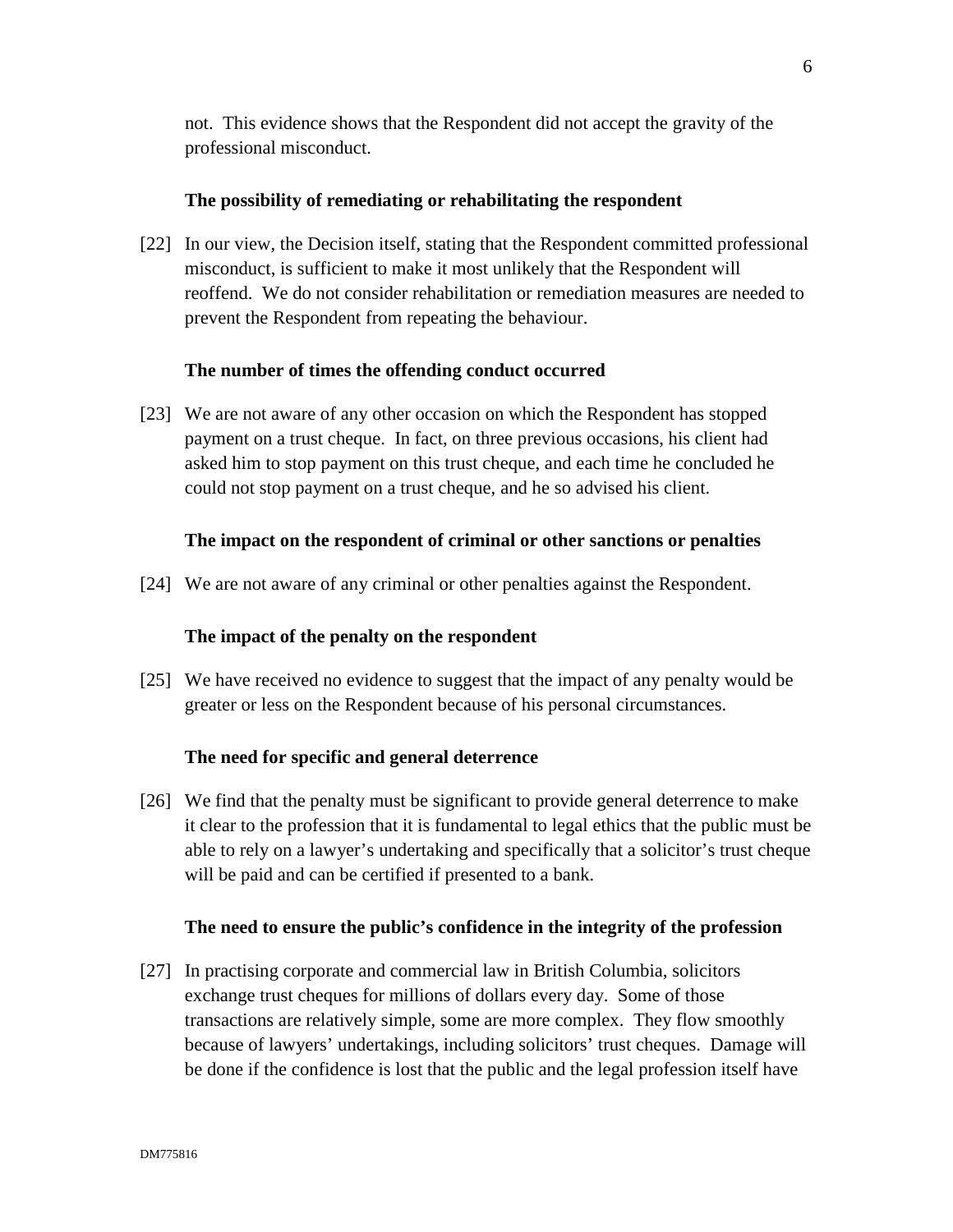in accepting a solicitor's trust cheque in a commercial transaction by incidents such as this.

[28] Loss of public confidence in lawyers' undertakings does irreparable harm to the profession. Without that confidence, the public, including the commercial sector, will refuse to accept trust cheques from lawyers, diminishing lawyers' ability to ensure the honest conduct of transactions. It is the object and duty of the Law Society to uphold and protect the public interest in the administration of justice.

### **The range of penalties imposed in similar cases**

[29] The cases that we have been referred to for the range of penalties for a breach of undertaking are cases of breach of undertakings generally and reflect that some circumstances are less grave than others. We can take some guidance from the penalties attracted by the more serious breaches of undertaking. The penalties range from reprimands for the least serious breaches to suspensions for the most serious. Between those extremes are fines ranging from \$3,000 to a high of \$20,000. In the higher range of discipline we find suspensions. In *Hordal*, the Review Panel ordered a six-month suspension replacing a fine of \$12,500 and a two-month suspension.

#### **DECISIONS ON DISCIPLINARY ACTION**

- [30] A breach of the undertaking specifically expressed in Rule 8 Chapter 11 of the *Professional Conduct Handbook*, then in force, that a trust cheque will be honoured has not previously been considered in discipline proceedings. The Respondent submits that, "as a consequence, there is no case with similar facts from which this Panel can derive guidance on the appropriate penalty." We do not agree. In our opinion, the undertaking to honour a trust cheque is of the same character as other serious undertakings, so that we may look to penalties imposed for breaches of undertaking in other circumstances to give us guidance.
- [31] The Respondent submits that a reprimand alone is the appropriate penalty. Law Society counsel submits that a fine of \$3,500 is sufficient.
- [32] The only decision to which we have been referred as authority that a reprimand could be a sufficient sanction for a breach of undertaking is *Law Society of BC v. Cherney*, [2000] LSBC 09. The breaches at issue were of undertakings given to the Law Society and appeared to relate to the respondent's difficulties while articling. The panel's decision did not disclose the specific undertakings, but it characterized them as "at the lower end of the scale."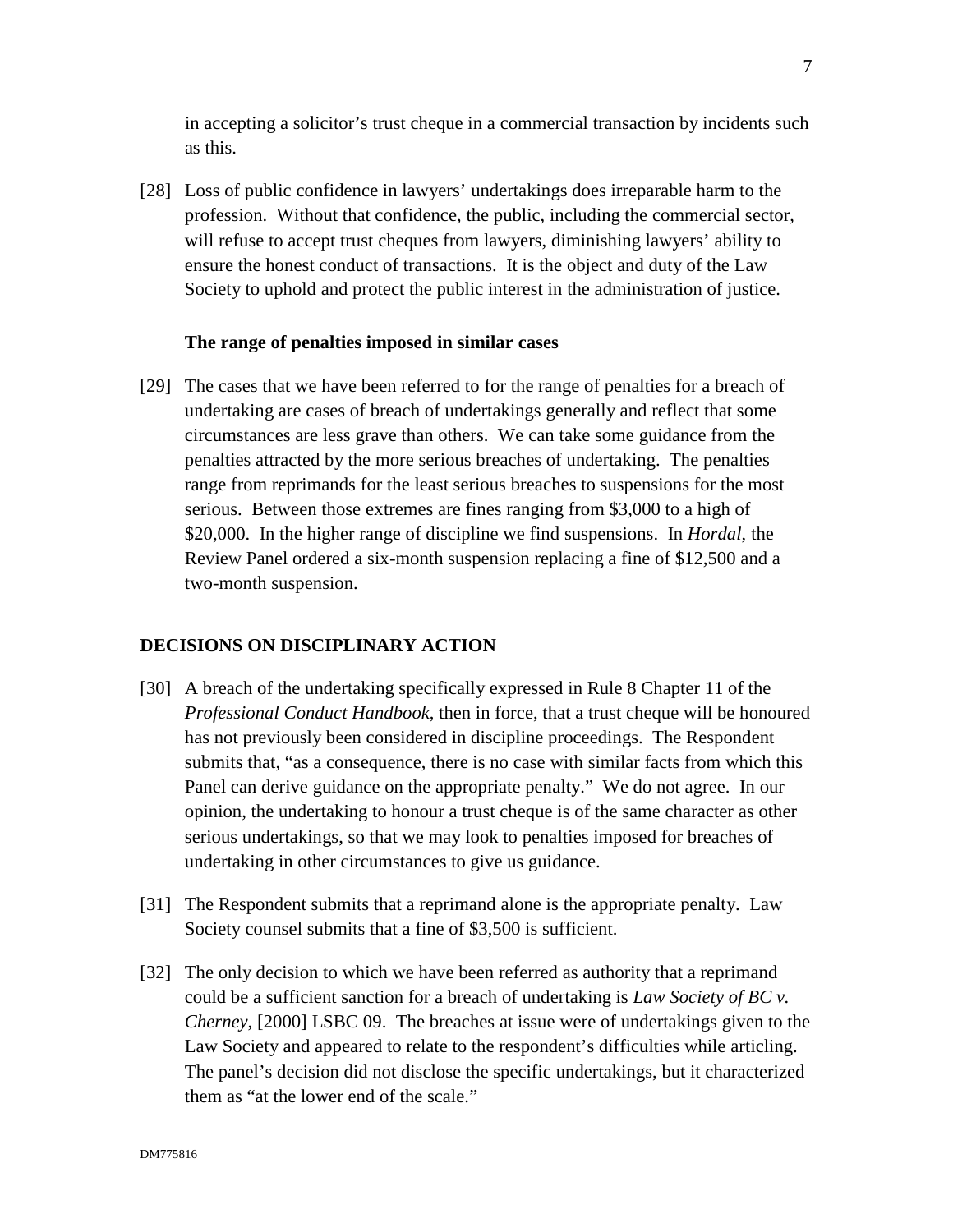- [33] The Panel finds that a reprimand is not sufficient because the Respondent's professional misconduct is not at the lower range of seriousness of an offence.
- [34] A fine of \$3,500 is also not reflective of the gravity of the offence to the profession and the payee who suffered the loss of funds and of the Respondent's attempt to renegotiate the transaction in exchange for a replacement cheque. Only a significant sanction will deter other lawyers, reflect the seriousness of the offence, maintain high professional standards, and preserve public confidence in the legal profession.
- [35] We have considered all the decisions to which we have been referred, and we have been most influenced by decisions imposing fines for breaches of undertaking.
- [36] The panel in *Law Society of BC v. McRoberts*, 2011 LSBC 04, imposed a fine of \$1,000 considering that the respondent had forgotten having undertaken not to register an easement some 12 years before the citation was issued, had done the work *pro bono* for a community project, had admitted he had made a mistake, had no prior undertaking-related discipline record, and had numerous letters of support.
- [37] *Law Society of BC v. Lee*, 2002 LSBC 29, was heard as a conditional admission of a disciplinary violation and consent to a specific disciplinary action pursuant to Rule 4-22 of the Law Society Rules. The respondent admitted to failing to provide to opposing counsel post-dated cheques from her client and a copy of a filed document, and consented to a fine of \$2,000. The panel characterized the conduct as "not deliberate," and accepted the conditional admission and proposed disciplinary action.
- [38] The panel in *Law Society of BC v. Richardson*, 2008 LSBC 05, imposed a fine of \$2,500, which it intended to be similar to fines imposed in other cases. The respondent had no prior discipline record, and there was no suggestion he had previously breached an undertaking. However, unlike the present case, the panel concluded there was no real victim, the conduct was not cavalier but misguided, and there was no element of dishonesty.
- [39] *Law Society of BC v. Hill*, 2007 LSBC 02, was also heard under Rule 4-22. The respondent admitted to professional misconduct in breaching his undertaking in failing to pay outstanding taxes from mortgage proceeds. The respondent consented to a fine of \$2,500.
- [40] *Law Society of BC v. McLellan*, 2003 LSBC 40, was also a hearing under Rule 4- 22. Contrary to an undertaking, the respondent discharged a mortgage without having delivered to opposing counsel documents for a new mortgage. The breach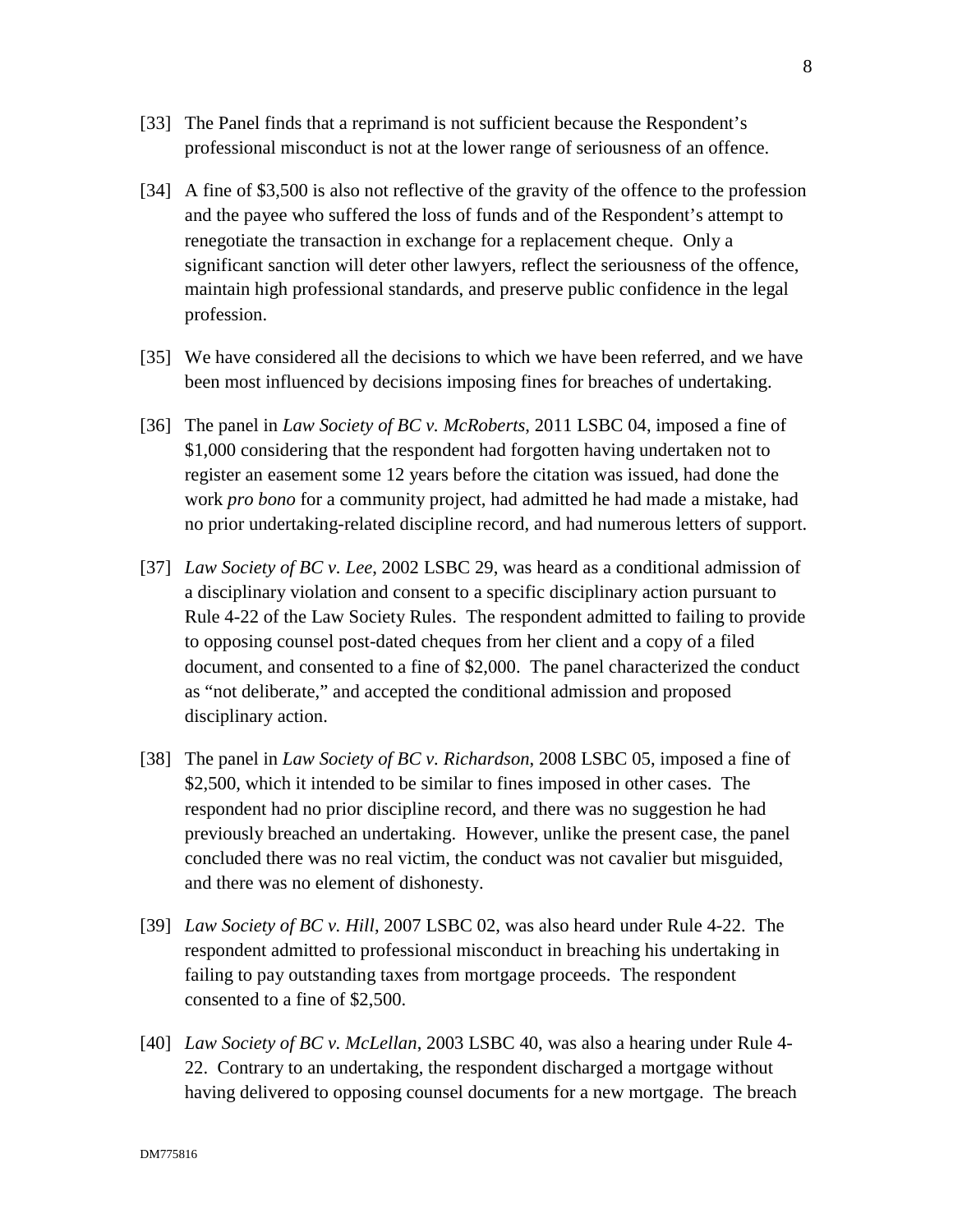appeared to be inadvertent, the opposing party was not prejudiced, and the respondent did not benefit. The respondent consented to a reprimand and a fine of \$3,000.

- [41] The respondent in *Law Society of BC v. Linge*, 2008 LSBC 07, consented to a penalty under Rule 4-22 of a fine of \$3,000. There, in breach of an undertaking, the respondent had paid trust funds to his client without having discharged an easement giving the municipality temporary access. The breach caused no hardship.
- [42] In *Law Society of BC v. Epp*, 2006 LSBC 5, the respondent had negotiated a settlement agreement for his client that included undertakings on the payment of funds held in trust by the respondent. His client signed the agreement, but the respondent did not. On his client's instructions, the respondent refused to honour one of the undertakings. The panel accepted that the respondent's conduct was at the lower end of the "undertaking misconducts" and noted that it was a one-time error in judgment, that the respondent had cooperated fully with the Law Society, and that he had provided letters of reference as good as the panel had seen. The panel imposed a fine of \$5,000.
- [43] In *Law Society of BC v. Choda*, 2011 LSBC 31, the respondent admitted he had breached an undertaking by receiving net proceeds of the sale of real property without discharging a lien within the prescribed time. He had previously gone through a conduct review on compliance with an undertaking. The panel imposed a fine of \$5,000.
- [44] The respondent in *Law Society of BC v. Clendening*, 2007 LSBC 10, undertook to "use diligent and commercially reasonable efforts to obtain the Discharge [of a mortgage] in a timely manner," but did not do so until approximately 18 months after the transaction closed. The respondent admitted that he thereby breached the undertaking, that he failed to respond to communications from a notary public, and that the conduct was professional misconduct. The panel accepted the joint proposal of the respondent and the Law Society to impose a fine of \$7,500. The panel accepted that the effect of the breach of undertaking was at the lower end of misconduct but that it was aggravated by a previous conduct review on breach of undertaking and the failure to respond to the notary.
- [45] A fine at the low end of the range is not appropriate here. Fines of \$2,000 to \$3,000 were imposed for breaches of undertaking referred to as "not deliberate," "not cavalier but misguided" and "inadvertent." Fines of \$3,000 were imposed in cases where there was no hardship and the opposing party was not prejudiced. We have found that the Respondent breached the undertaking deliberately, on his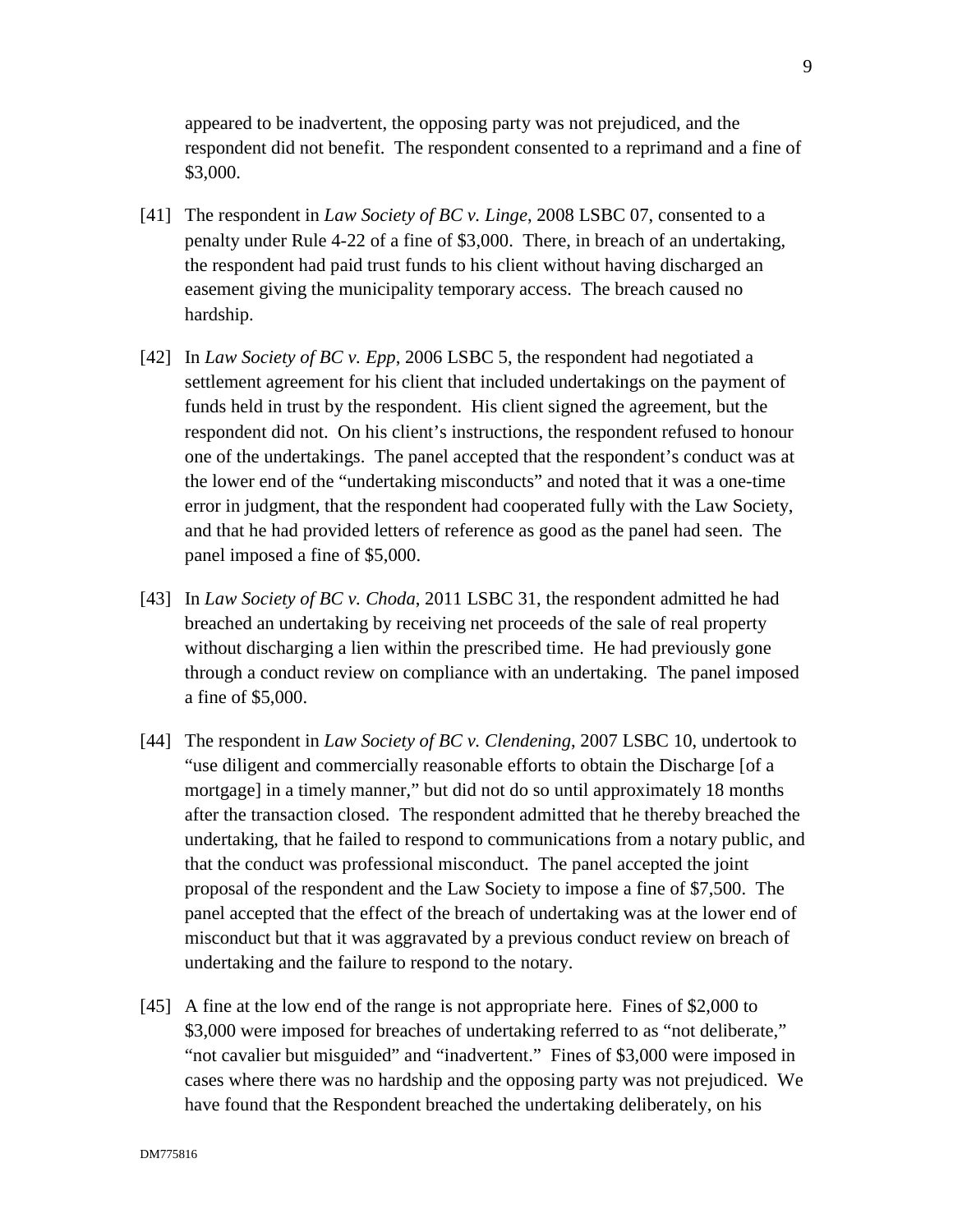client's instructions, to the prejudice of the opposing party, and for his client's benefit.

- [46] The Respondent is an experienced lawyer. The breach of undertaking was the considered disregard of his solemn promise, all for the financial benefit of his client and therefore to his own benefit. The breach was intended to deprive PC of \$90,000, which we consider to be a large sum of money. The breach also had an impact on the profession. Stopping payment on a solicitor's trust cheque destroys confidence in our profession. There are no reported cases similar to this one.
- [47] A fine of \$3,500 suggested by the Law Society is in the low mid-range and not reflective of the gravity of the offence to the profession and the payee. Only a significant penalty will deter other lawyers, recognize the seriousness of the offence, maintain high professional standards and help to preserve public confidence in the legal profession. Having reviewed and applied these factors to the facts, we find that a minor penalty such as a reprimand or a small fine would not be sufficient to ensure the public's confidence in the integrity of the profession.
- [48] The statutory limit on fines under the *Act* is \$50,000. In the middle are fines ranging from \$5,000 to \$20,000. In *Clendening* at paragraph 9, the panel said "Penalties for breach of undertaking alone have ranged from fines of \$2,000 to \$12,000, including in serious cases suspension of the lawyer.
- [49] Suspensions follow significant fines in the higher range of discipline. In *Hordal*, the Review Panel ordered a six-month suspension replacing a fine of \$12,500 and a two-month suspension.

# **CONCLUSION**

- [50] In the present case, the Respondent's misconduct is aggravated because he clearly knew that stopping a trust cheque was wrong. He had considered and refused to stop payment on this cheque for his client on three previous occasions. But ultimately, he was persuaded to ignore his professional responsibility in order to give an advantage to his client. The misconduct violates the promise that a trust cheque will be honoured, which promise underlies the trust of the public, including that of the commercial sector in the legal profession's role in transactions.
- [51] We find that this breach of undertaking expressly provided for by Chapter 11 Rule 8 is a serious incident of professional misconduct, and the penalty must reflect that. However, the Respondent's lack of any discipline record and his exemplary volunteer services to the community, are important mitigating factors to be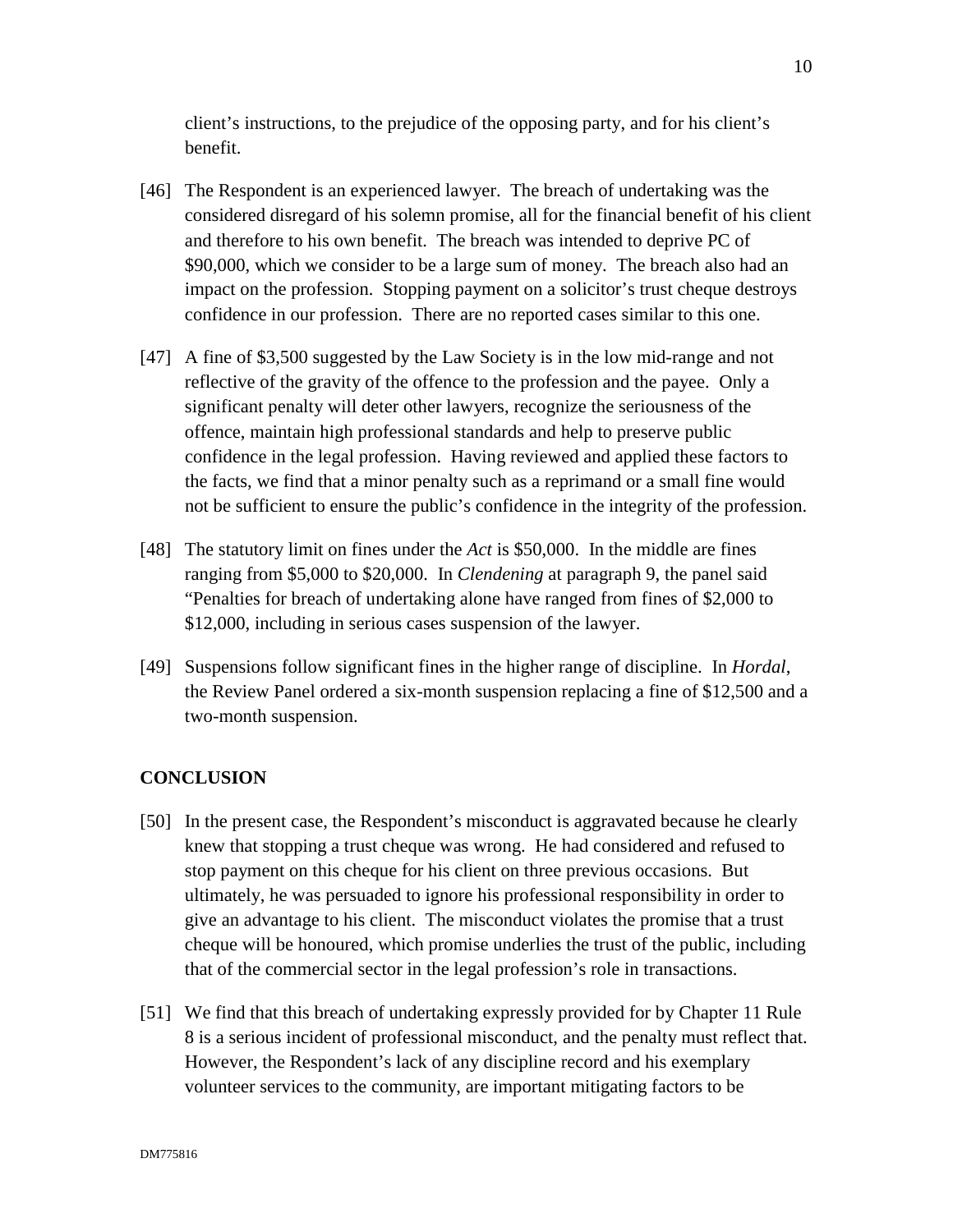considered in arriving at the appropriate sanction to best protect the public and ensure confidence in the profession. These mitigating factors have persuaded us to impose a fine substantially less than the amount of money involved in the breach of undertaking and the maximum fine available under the Act. The Panel concludes that a fine of \$10,000 and a reprimand is the appropriate sanction under the circumstances.

# **COSTS**

- [52] Section 46 of the *Legal Profession Act* authorizes the Law Society to make rules "governing the assessment of costs," and Rule 5-9 of the Law Society Rules provides for a tariff of costs by which a panel must be guided unless, under Rule 5- 9(1.2), it concludes "it is reasonable and appropriate for the Society, an applicant or a respondent to recover no costs or costs in an amount other than that permitted by the tariff."
- [53] The Respondent submits that this case justifies a reduction from the tariff because Chapter 11 Rule 8 of the former *Handbook* has not previously been the subject of a discipline panel decision, the Respondent made all appropriate admissions, the length of the hearing was determined by the complexity of the underlying transaction, and the costs exceed the seriousness of the misconduct.
- [54] We have found that the Respondent's conduct was serious, and we do not accept that the other factors he relies on justify a reduction in costs from those determined under the tariff.
- [55] The Respondent submits that the proposed Schedule of Costs submitted by the Law Society should be adjusted downward and we should assess a lower number of units in the range as appropriate for several tariff items and a reduction for the penalty hearing and the related disbursement as it occupied only half a day. We find the following number of units and amounts are appropriate:

For item  $1 - 5$  units  $$500$ For item 3 - 10 units, the mid-point; \$1,000 For item 7 - 15 units, the mid-point; \$1,000 For item 10 - 5 units, towards the lower end of the range; 5 units \$500 For the penalty hearing under item 13 – FD and DA; \$12,000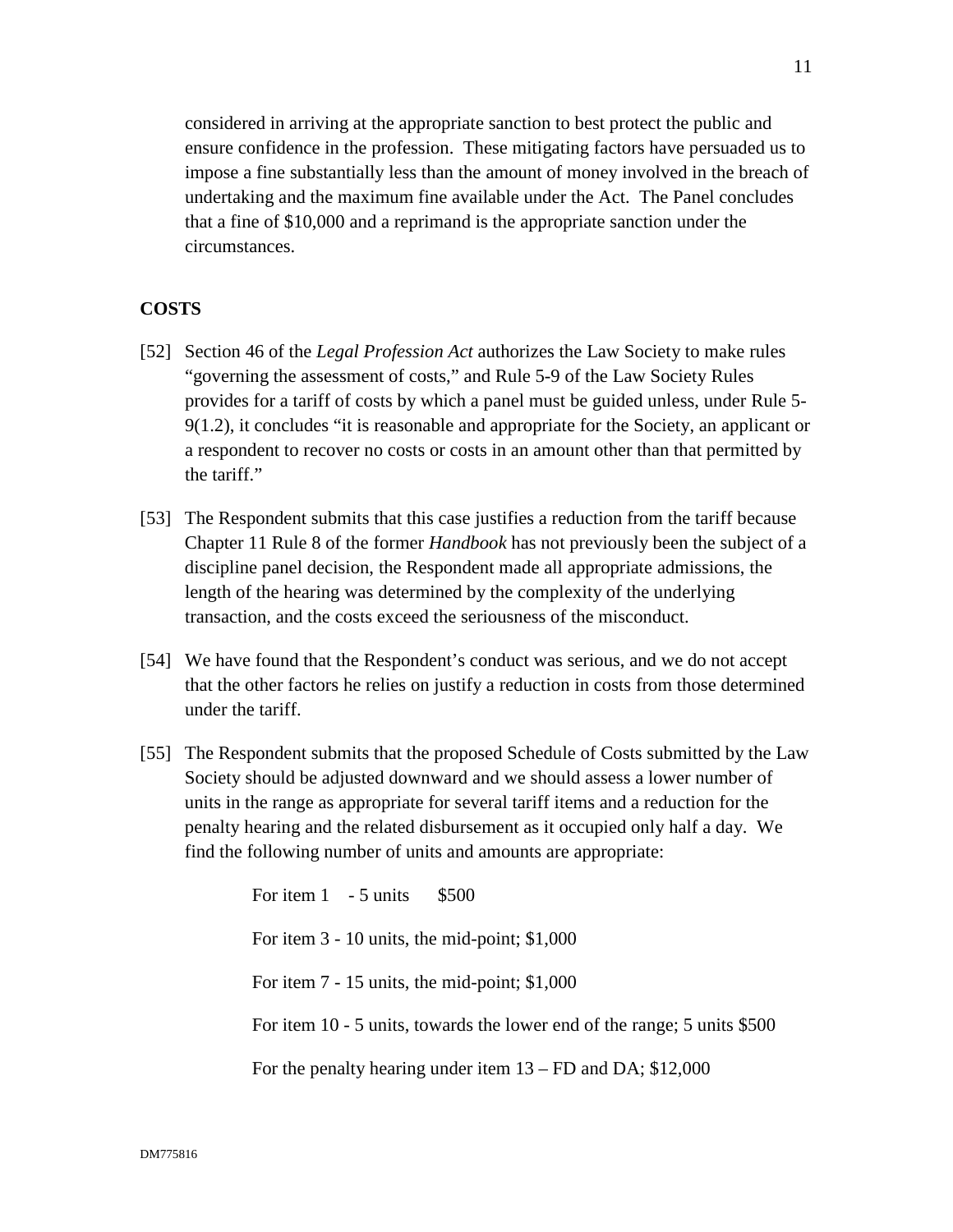For the penalty hearing disbursement Dec 15 – reduce \$420 to \$210 for half day for the reporter;

### **ORDER**

[56] Accordingly the Panel orders that the Respondent:

- (a) be reprimanded;
- (b) pay a fine of \$10,000; and
- (c) pay costs pursuant to the Tariff in the amount of \$15,210.

Both the fine and costs are to be paid within six months from the issuance of this decision.

### **DISSENTING DECISION OF LEE ONGMAN**

- [57] The majority and I agree that this is a serious instance of professional misconduct and that the sanctions proposed by counsel are not adequate to satisfy the obligation of the hearing panel.
- [58] As has been stated herein and other cases cited to us, the primary object of proceedings such as these is to discharge the Law Society's statutory obligation, set out in section 3 of the *Legal Profession Act* (the Act), to uphold and protect the public interest in the administration of justice. Section 38(5) empowers the Panel to order sanctions ranging from reprimands, to fines, conditions of practice, suspensions and disbarment.
- [59] The most important *Ogilvie* factors that apply to this case are: (a) the nature and gravity of the conduct proven; (b) the impact upon the profession; (l) the need to ensure the public's confidence in the integrity of the profession; and (k) deterrence. I agree with the majority's discussion of these important factors except as set out herein and, in particular, for the need to give more emphasis to deterrence.
- [60] There has never been an incident reported of a lawyer unilaterally stopping payment of a trust cheque. It is significant that there are no previous reported decisions of a violation of Rule 8 of Chapter 11 as it was then known. There should never be another case such as this. It must be made clear that there will be zero tolerance for this misconduct.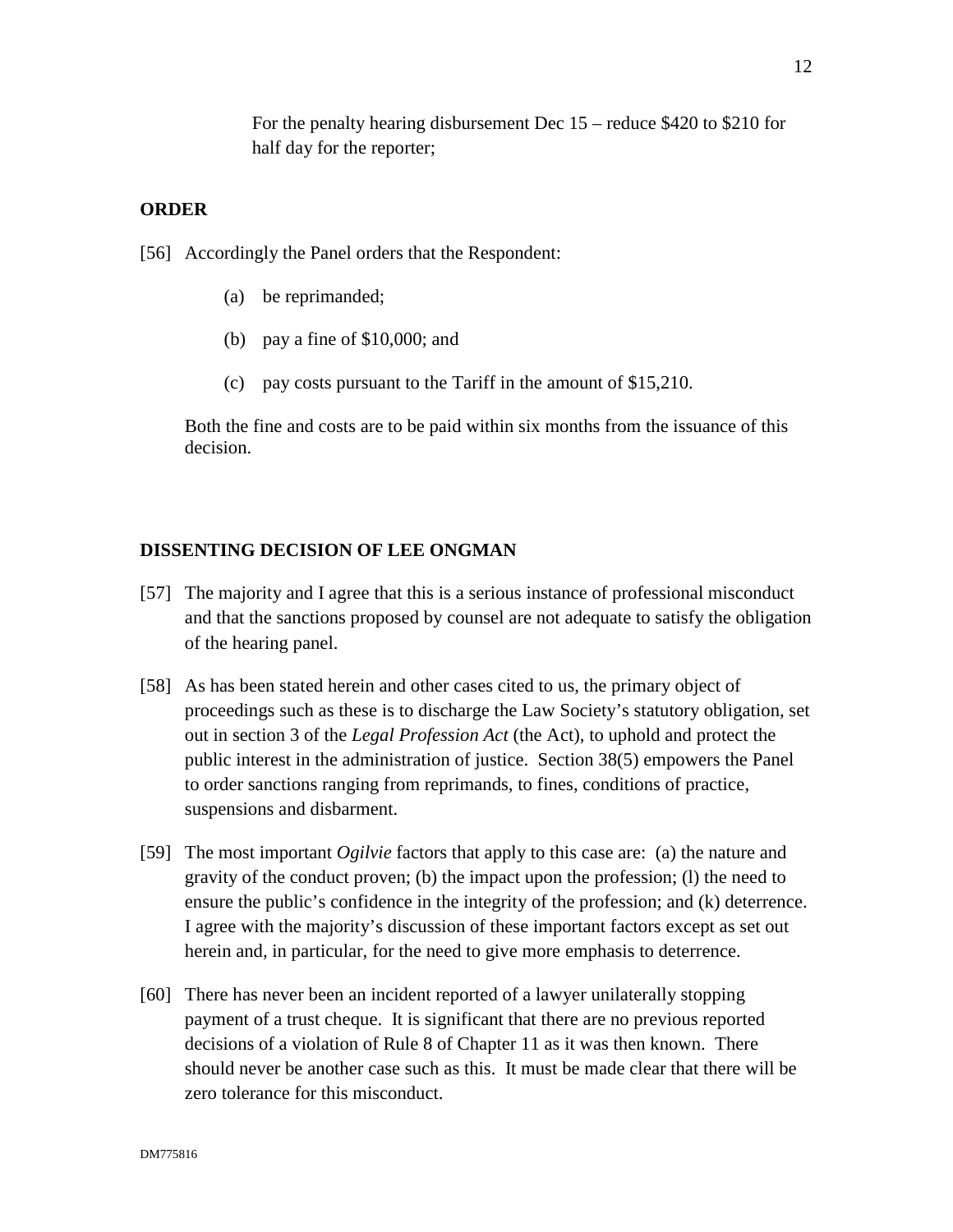- [61] As the majority stated in paragraph 48, and I adopt it, "Only a significant penalty will deter other lawyers, recognize the seriousness of the offence, maintain high professional standards and help to preserve public confidence in the legal profession."
- [62] A significant penalty that includes suspension or disbarment is appropriate as a reflection of the seriousness of the offence. Only a significant penalty underlines the nature, importance and the integrity of a lawyer's trust cheque.
- [63] In its decision on penalty, the majority refers to mitigating factors; however, those factors evidenced by sincere and eloquent character testimonials are outweighed by the offence itself and the aggravating factors described as follows:
	- (a) In our decision on facts and determination the Panel found that there was no justification for the Respondent to stop payment on his trust cheque. Further, the Panel found that the Respondent knew it was wrong when he did it, having refused to do so on three prior occasions when requested to do so by his client;
	- (b) The Respondent did not accept that stopping payment on his trust cheque was wrong, and after stopping payment, he failed to replace the cheque for more than 30 days after demand;
	- (c) During the time the Respondent failed to replace the trust cheque, he continued to withhold the victim's funds while he attempted to negotiate better terms for his client prior to replacing the trust cheque;
	- (d) The Respondent failed to recognize any resulting harm to the victim, and in fact, blamed her for his action in stopping payment because, in his view, she should not have delayed in presenting the trust cheque to the bank; and
	- (e) The Respondent is an experienced practitioner who has been a leader in a commercial practice and is expected to understand the harm to the public's confidence in the legal profession if lawyers fail to honour trust cheques.
- [64] General deterrence in this case is required to ensure to our very best ability that the public is aware that hearing panels will deal with this misconduct firmly, and thereby help to restore confidence that it will never happen again. The public, with special mention to the commercial sector, banks, credit unions, financial institutions, public and private corporations and the members of the legal